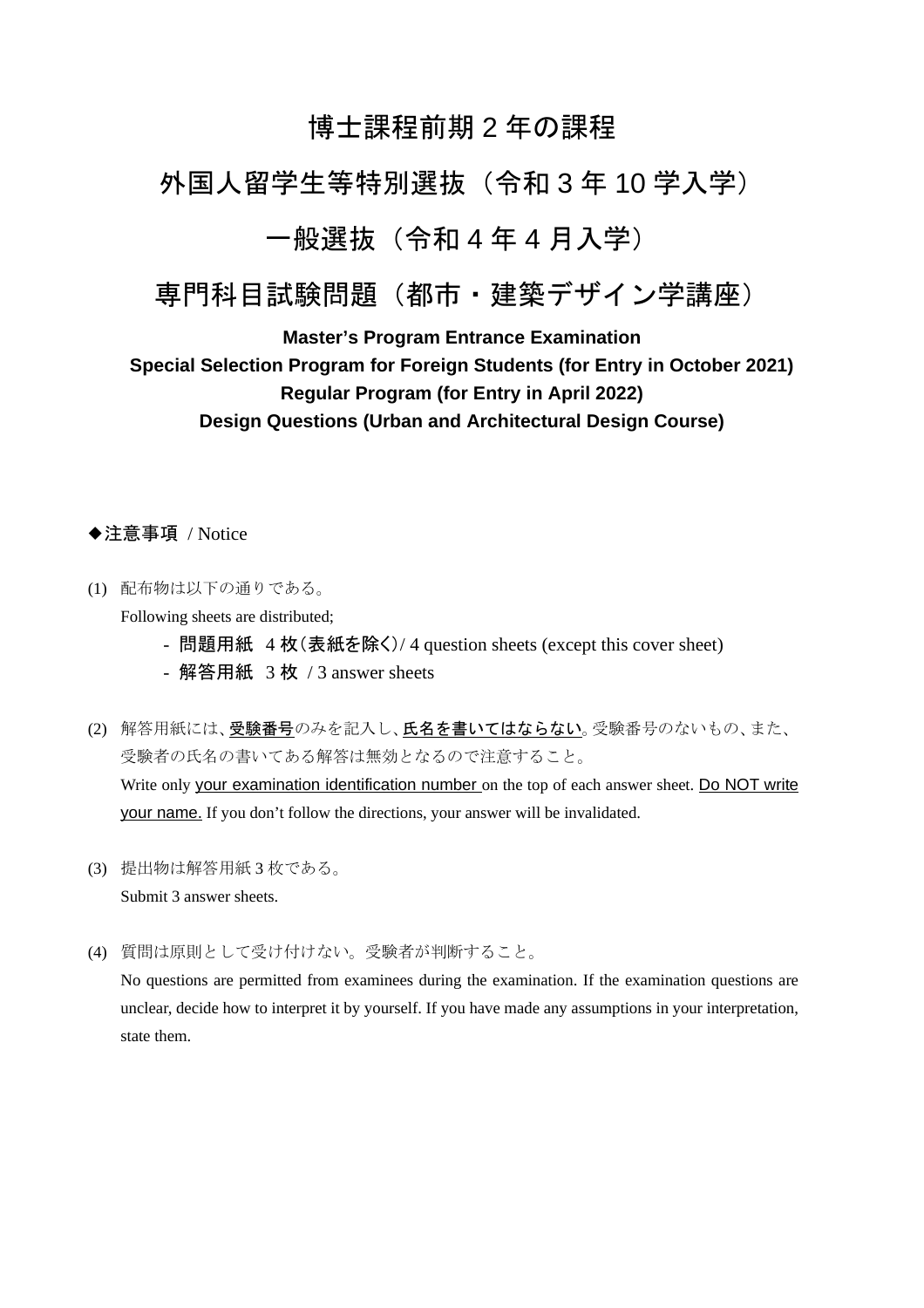#### **設計製図 問題(300 点)**

#### 地方都市の郊外に建つ眼鏡店およびべーカリーカフェ

下記の条件を満たす建築を設計せよ。

#### 敷地条件

- 敷地は、地方中核都市の中心市街地から 10km 程度離れた郊外地域で、近隣は戸建て住宅や集合住宅が 立ち並んでいる。
- 用途地域は、第一種中高層住居専用地域。許容建蔽率 60%、同容積率 200%。
- 道路斜線制限、隣地斜線制限は考慮しなくてもよい。
- 敷地は平坦で、道路および隣地との高低差はない。
- 気候は温暖で、積雪等に関する特別な配慮は必要ない。
- 南面の前面道路は幅員 12m で、路線バスが通るが、バス停は敷地前にはない。街路樹もない。

#### 計画概要

- 主要用途は、眼鏡店およびベーカリーカフェ。
- 構造、階数は自由。
- 延べ床面積は 500 ㎡程度とする。
- 身障者用駐車スペース 1 台分。一般来客用駐車場は近くの別敷地にあるので本計画には含まない。
- 外構も自由に設計してよい。

#### (1) 眼鏡店

- 売り場 100 ㎡
- 検眼スペース 30 ㎡
- 眼鏡加工スペース 70 ㎡
- 倉庫 20 ㎡
- (2) ベーカリーカフェ
- **客席 インタン 100 ㎡**
- 売り場 30 ㎡
- 厨房 80 ㎡
- (3) その他
- 授乳室 10 m<sup>2</sup>
- トイレ、倉庫、階段、廊下等。 適宜
- 必要に応じてエレベータを設置する。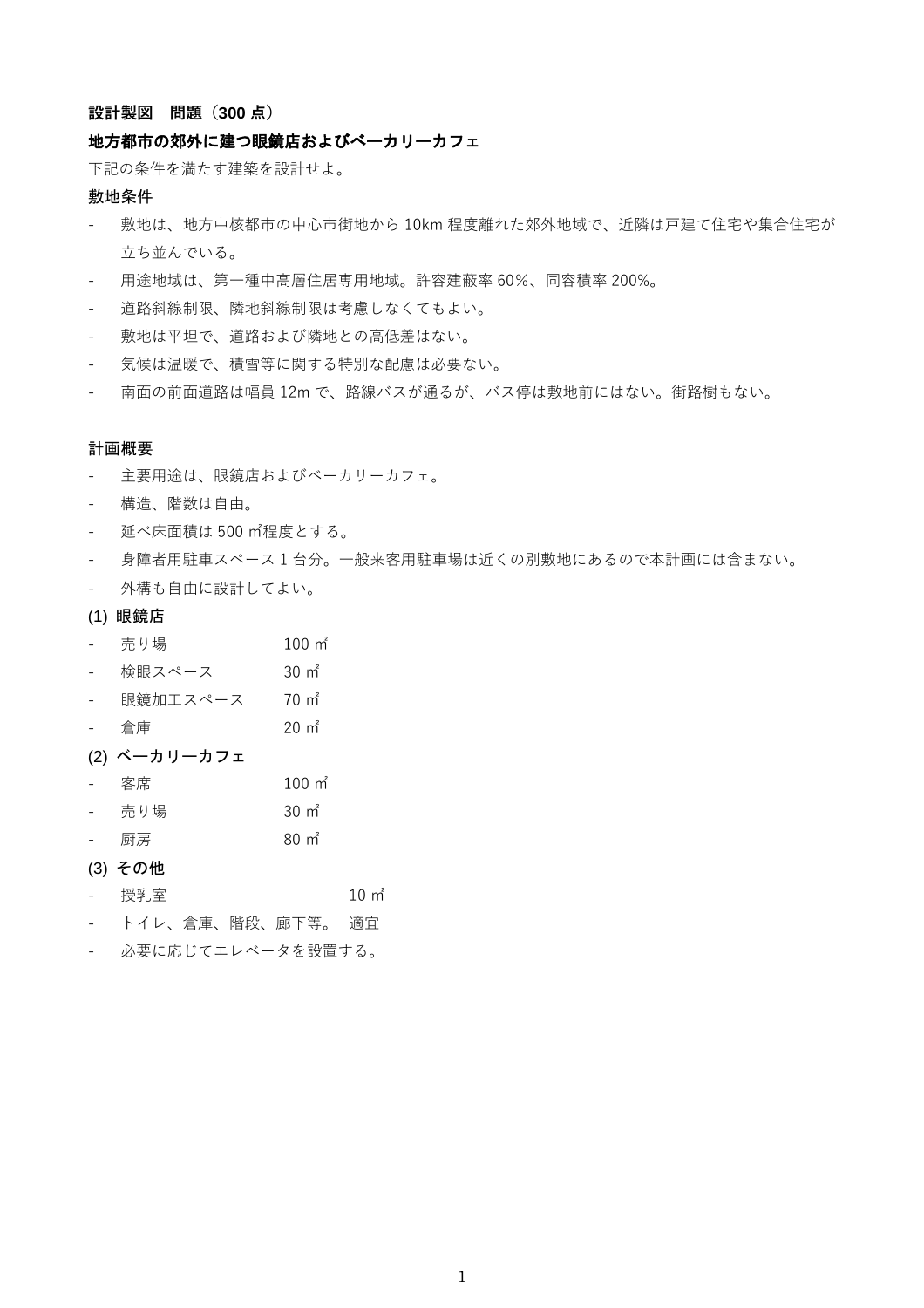# 提出物

作図はフリーハンドで十分であるが、定規類を使用してもよい。

## 解答用紙 1 (A3)

- 配置図兼 1 階平面図 1/200
- 設計趣旨 200~400 字

#### 解答用紙 2 (A3)

- 各階平面図 1/200
- 主要断面図 1/100

# 解答用紙 3(A3)

- その他、設計意図を的確に表現するために必要なパース、ダイアグラム等

#### 敷地図

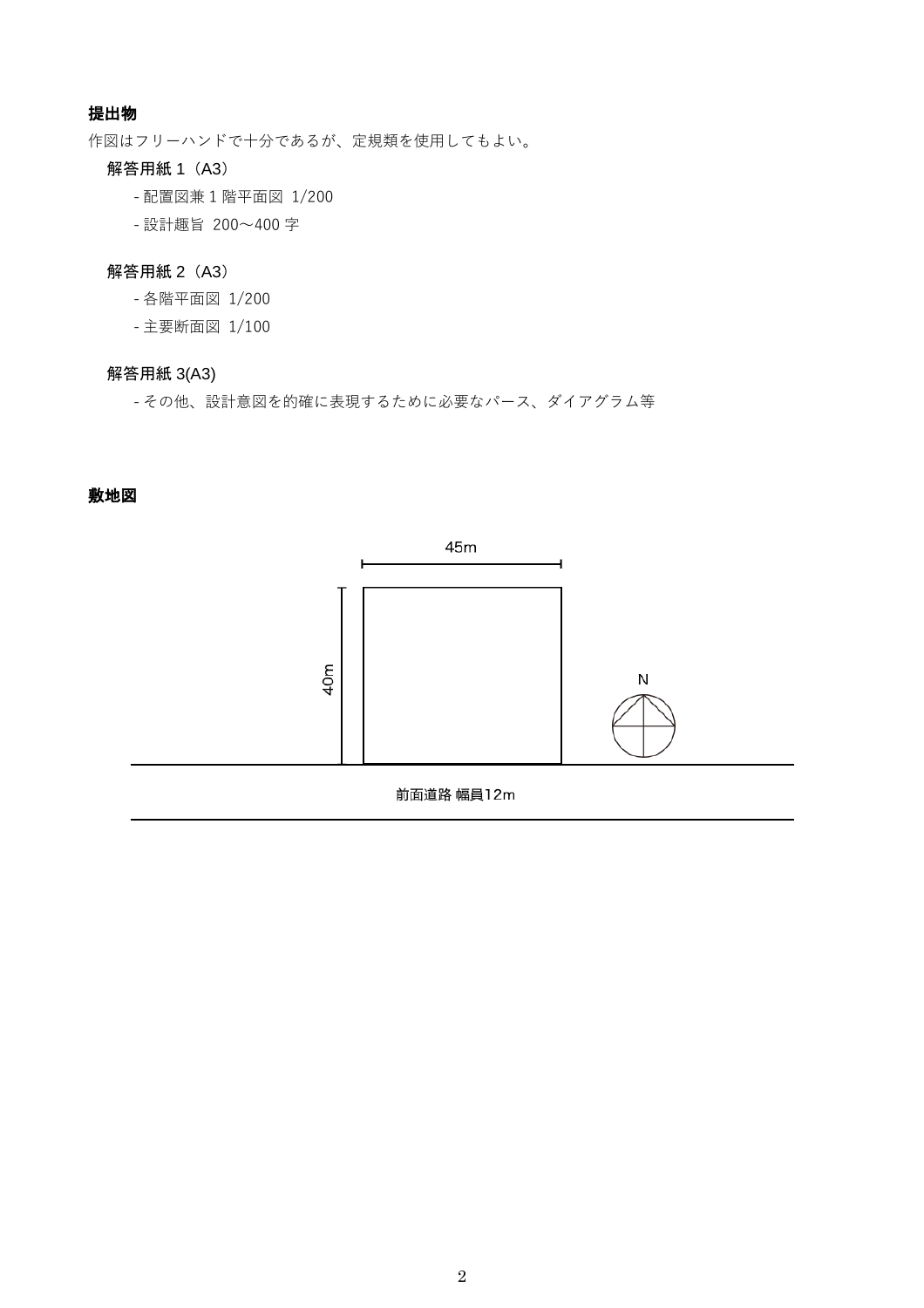## Design Question (300 points)

# **Eyeglass Store and Bakery Cafe in the Suburbs of a Regional City**

Design an architecture that meets the following requirements.

## **Site conditions**

- The site is in a suburban area about 10 km away from the central city of a regional core city, and the neighborhood is lined with detached houses and apartment buildings.
- The zoning is a category 1 medium-to-high-rise exclusive residential districts. The building-to-land ratio is 60%, and the floor-area ratio is 200%.
- There is no need to consider the diagonal line of the road and the diagonal line of the neighboring land.
- The site is flat and there is no difference in elevation between the road and adjacent land.
- The climate is mild and there is no need for special consideration regarding snow accumulation.
- The front road on the south side is 12 meters wide, and there is no bus stop in front of the site. There are no trees lining the street.

## **Outline of the project**

- The main use of the building is an optician's store and a bakery cafe.
- The structure and the number of floors are unrestricted.
- The total floor area should be about  $500m^2$ .
- One parking space for the handicapped. Parking for general visitors is not included in this site, as it is located on a separate site nearby.
- The exterior of the building may be freely designed.

#### (1) Eyeglass store

- Sales floor 100m<sup>2</sup>
- Optometry space  $30m^2$
- Eyeglass processing space  $70m^2$
- Warehouse 20m<sup>2</sup>

#### (2) Bakery cafe

- Seating 100m<sup>2</sup>
- Sales floor 30m<sup>2</sup>
- Kitchen 80m<sup>2</sup>

#### (3) Others

- Nursing room  $10m^2$
- Toilet, warehouse, stairs, corridor, etc. as appropriate.
- Install elevators as needed.